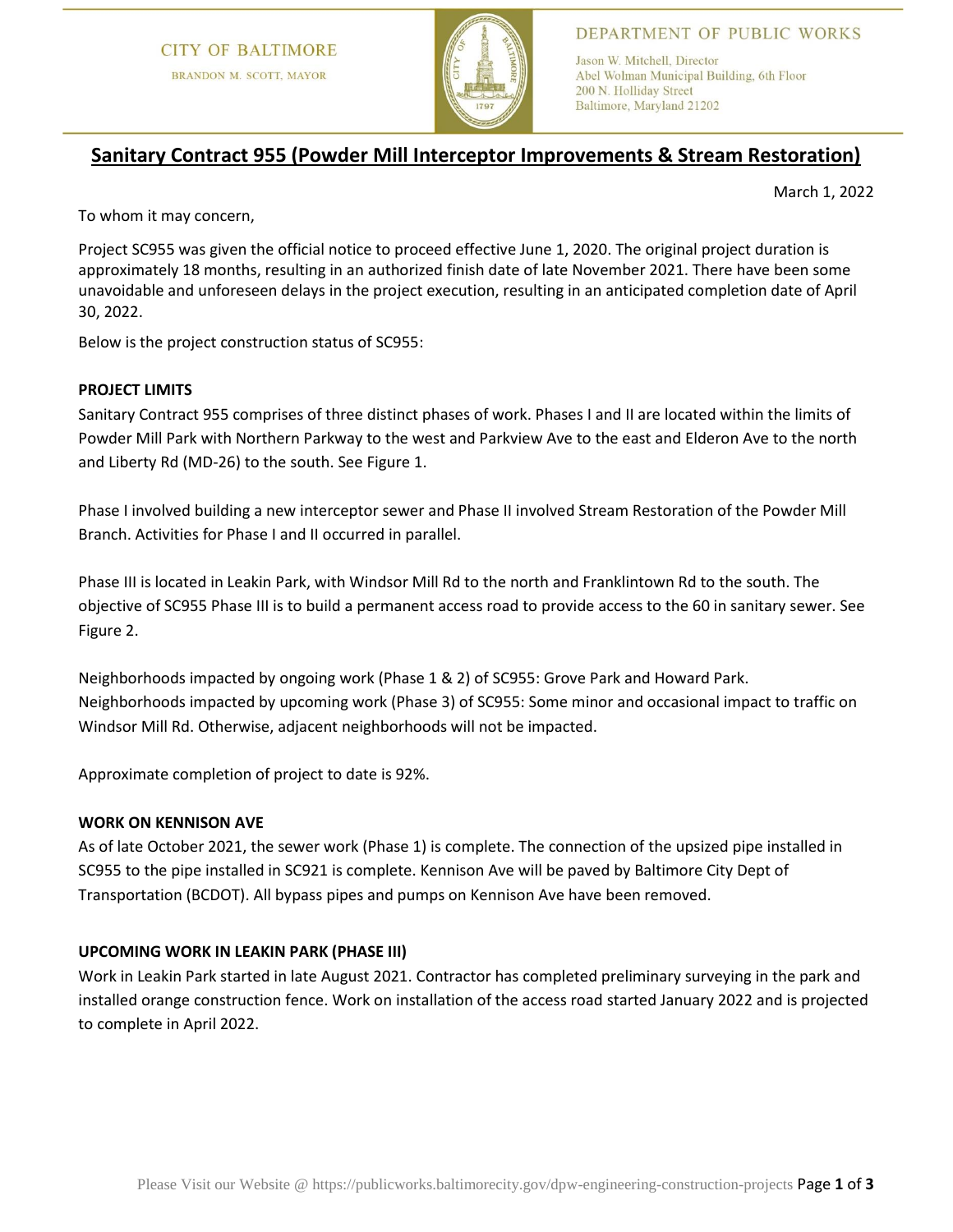

 **Figure 1: SC955 Phase I & II – Powder Mill Park Figure 2: SC955 Phase III – Leakin Park**



#### **Work in Progress**

- Powder Mill Park: Stream restoration is complete. Contractor has removed access roads and restored staging area.
- Approx. 1600 ft of 36 in sewer, 2365 ft of 30 in sewer and 140 ft of 8 in sewer have been installed.
- 12 precast manholes have been installed.
- Junction Chamber where the old 27-inch interceptor meets the new interceptor has been completed.
- Tunnel (234 LF) under Liberty Rd is complete. All sewer connecting the tunnel to upstream and downstream manholes completed. The sewer system is functional effective 10-27-2021
- Invasive Vegetation Management in Powder Mill Park is complete.
- Presence of Heavy construction vehicles, equipment and construction noise is expected. The construction hours for this project are between 7:00 AM – 5:00 PM, with occasional instances of overtime work.

#### **Upcoming Work**

- Work in Leakin Park (Phase III) has started. Surveyor has laid out stakes and marking LOD. Installation of the Dead Run Access Road started 01-24-2022
- Planting in Powder Mill Park will take place in the spring of 2022

We hope this provides insights for upcoming work as we strive to timely and safely complete this project. If you have any questions, you may call Indranil (Neil) Goswami at (410) 396-4700, Monday through Friday, between 8:30 AM and 4:30 PM. Additional information and resources are also available on our website <https://publicworks.baltimorecity.gov/> .

Sincerely,

Con fie Carne

Angela Cornish Construction Project Supervisor II DPW, Office of Engineering & Construction [angela.cornish@baltimorecity.gov](mailto:angela.cornish@baltimorecity.gov)